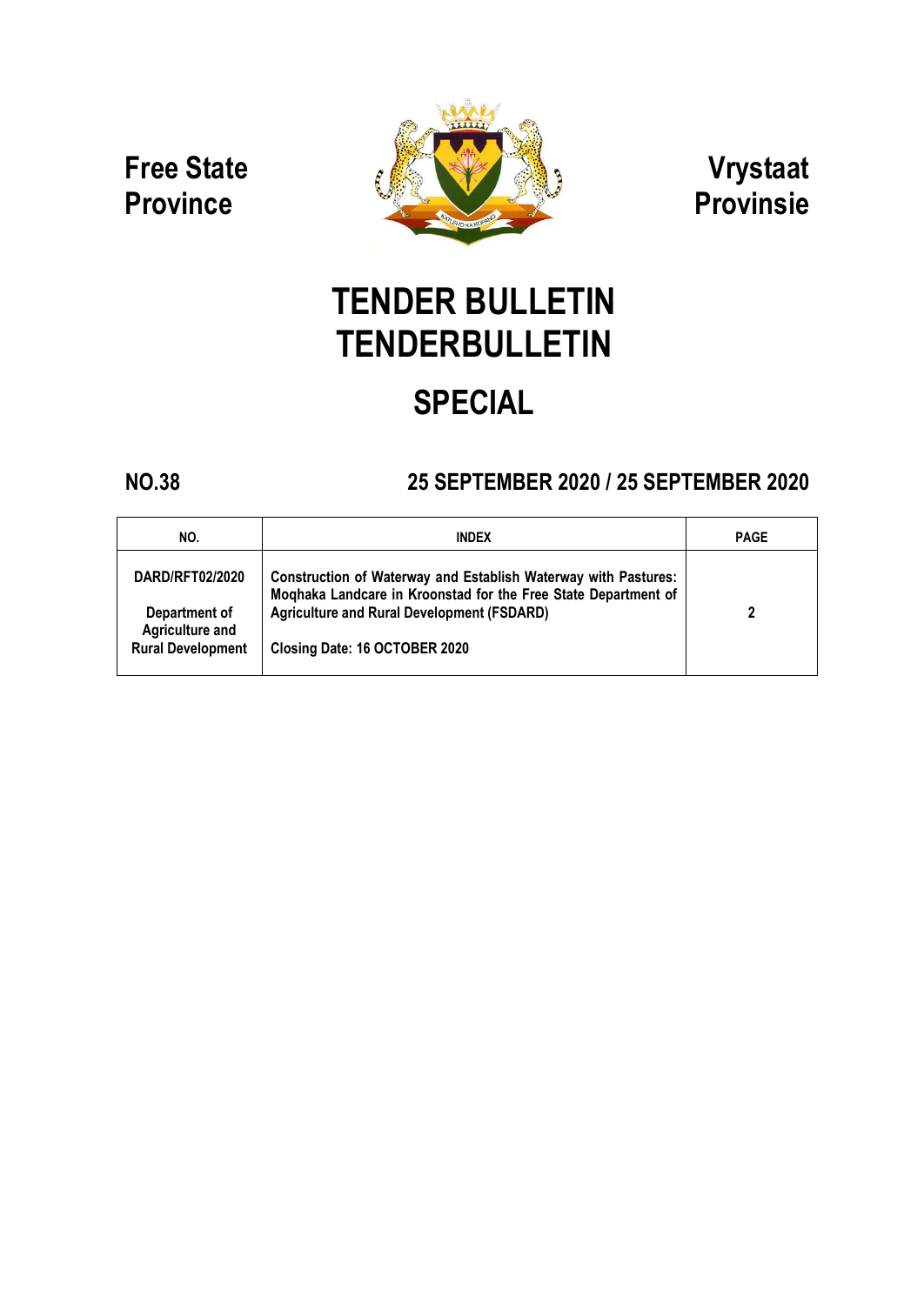### **DEPARTMENT OF AGRICULTURE AND RURAL DEVELOPMENT (FSDARD)**

**BID FOR: DARD/RFT 02/2020: CONSTRUCTION OF WATERWAY AND ESTABLISH WATERWAY WITH PASTURES: MOQHAKA LANDCARE IN KROONSTAD FOR THE FREE STATE DEPARTMENT OF AGRICULTURE AND RURAL DEVELOPMENT (FSDARD)** Bids are hereby invited from prospective service providers for: Construction of Waterway and Establish Waterway with Pastures: Moqhaka Landcare in Kroonstad for the Free State Department of Agriculture and Rural Development (FSDARD)

| <b>BID NUMBER:</b>                                  | DARD/RFT02/2020                 |  |
|-----------------------------------------------------|---------------------------------|--|
| <b>CLOSING DATE:</b>                                | <b>FRIDAY 16 OCTOBER 2020</b>   |  |
| TIME:                                               | 11:00                           |  |
| <b>VALIDITY PERIOD:</b><br><b>BRIEFING SESSION:</b> | 120 DAYS<br>NO BRIEFING SESSION |  |

**Bids will be evaluated in terms of 80/20 system.**

| Price:                                      | $(80$ points)          |
|---------------------------------------------|------------------------|
| <b>B-BBEE Status Level of Contribution:</b> | $(20$ points)          |
| <b>Functionality:</b>                       | (60 points) separately |

60 Points will be allocated for functionality. The assessment of functionality will be done separately from the 80/20 preference points system. It should be noted that bidders who fail to meet the minimum threshold of **50** points for functionality will not be considered for further evaluation.

The overall evaluation and adjudication of this bid will be in terms of **the Preferential Procurement Policy Framework Act No.5 of 2000** and the **Preferential Procurement Regulations, 2017** (80/20 Preferential Point System), whereby a value of 80 points will be allocated for the total competitive costs(price) of the bid and 20 points will be allocated for **B-BBEE Status Level of Contribution**. The formula is set out in Form SBD 6.1.

Bidders are required to submit an original and valid B-BBEE verification certificate issued by a verification agency accredited by the South African Accreditation System (SANAS) or a certified valid sworn affidavit in the Department of Trade and Industry format (DTI) signed by the EME/QSE representative and attested by a commisioner of oath.

Failure on the part of a bidder to fill in and/or to sign this form and submit a B-BBEE Verification Certificate from a verification Agency accredited by the South African Accreditation System (SANAS) or valid sworn affidavit signed by the EME/QSE representative and attested by a Commissioner of oaths together with the bid, will disqualify the bidder.

Proof of the following documentation will be required:

**Mandatory documents** (failure to submit these documents will disqualify the bid)

- Valid B-BBEE Certificate/Sworn Affidavit.
- Valid CIDB Certificate as required for proof of eligibility.

#### **Failure to submit any of the above mentioned documents will invalidate the Bid**

- **Non-mandatory documents**
- Original valid tax clearance certificate, or PIN;
- Certified company registration certificate (CK1); plus other relevant registration documents;
- Certified ID copy(s) of director(s);
- CSD Registration Report

Bid documents are obtainable from the cashier's office (room 149) in the Administration Building at Glen Agricultural Institute, from 29 September 2020 (Monday to Friday) from 08h00 to 15h30 at a non-refundable cost of R400.00 per document.

#### **Banking details are as follows: Holder: FSPG Agriculture, Standard Bank Acc. No. 240 323 181, Branch: 00 55 34 Brandwag; Current Account: Ref: 0000 20250**

**NB: Interested bidders can access the bid document free of charge through the eTender Portal at www://etenders.gov.za or at the Department of Agricultre and Rural Development's website at www://ard.fs.gov.za**

Faxed, emailed or late bid documents will not be considered. Bid documents must be delivered before the closing date and time to the venue which is as follows:

**Physical Address:**The bid box is situated at the Admin Building, Ground Floor, Jielie Joubert, Glen,Bloemfontein 9300 **Postal Address:** Clearly marked bid documents denoting the bid number and closing date may be posted before the closing time and date to: Ms. Fikile Khumalo, Department of Agriculture and Rural Development Private Bag X02, Bloemfontein 9300

--------------------------------------------------------------------------------------------------------------------------------------------------------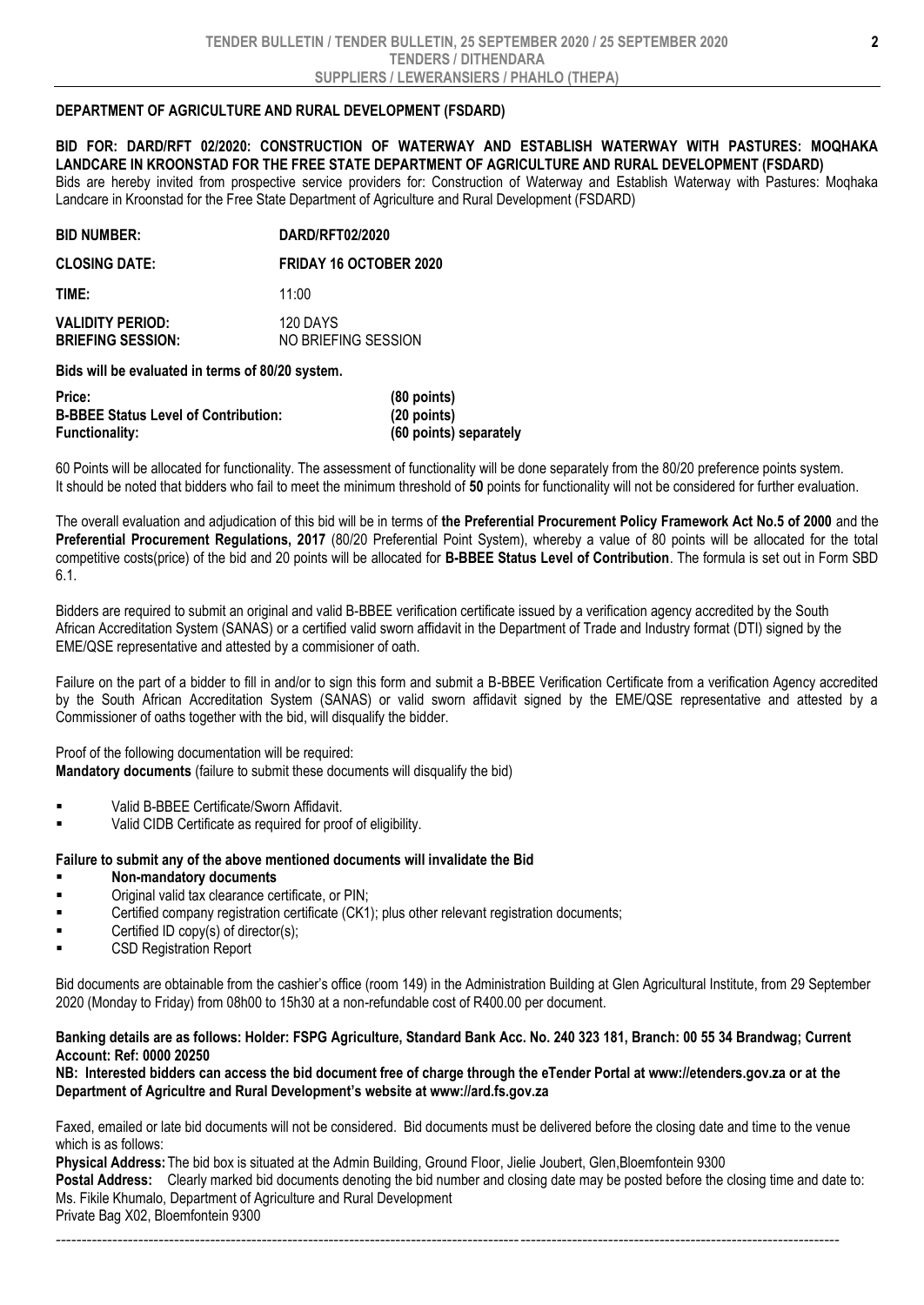**All enquiries may be directed to** Mr.Brandus Strauss, Tel 051-861 8438

#### **Registration on Central Supplier Database (CSD)**

The Bidders must be registered as a service provider on the Central Supplier Database (CSD). If you are not registered proceed to complete The registration of your company prior to submitting your proposal. Refer to<https://secure.csd.gov.za/> to register your company. Ensure that all documentation on the database are updated and valid.

--------------------------------------------------------------------------------------------------------------------------------------------------------

**Pre-qualification criteria** set is according to Regulation 4(1)(a) of the Preferential Procurement Policy Framework Act, 2000: Preferential Procurement Regulations, 2017:

(i) Only tenderers having B-BBEE status level of contributor 1 may respond to this bid;

#### **NB: A tender that fails to meet the pre-qualifying criteria stipulated above is an unacceptable tender**.  **A trust, consortium or joint venture must submit a consolidated B-BBEE Status Level Verification Certificate**

| <b>MS. F. CLAASSEN</b>                | DR. T.J MASITENG                 |  |
|---------------------------------------|----------------------------------|--|
| <b>ACTING CHIEF FINANCIAL OFFICER</b> | <b>ACTING ACCOUNTING OFFICER</b> |  |
| DATE:                                 | DATE:                            |  |